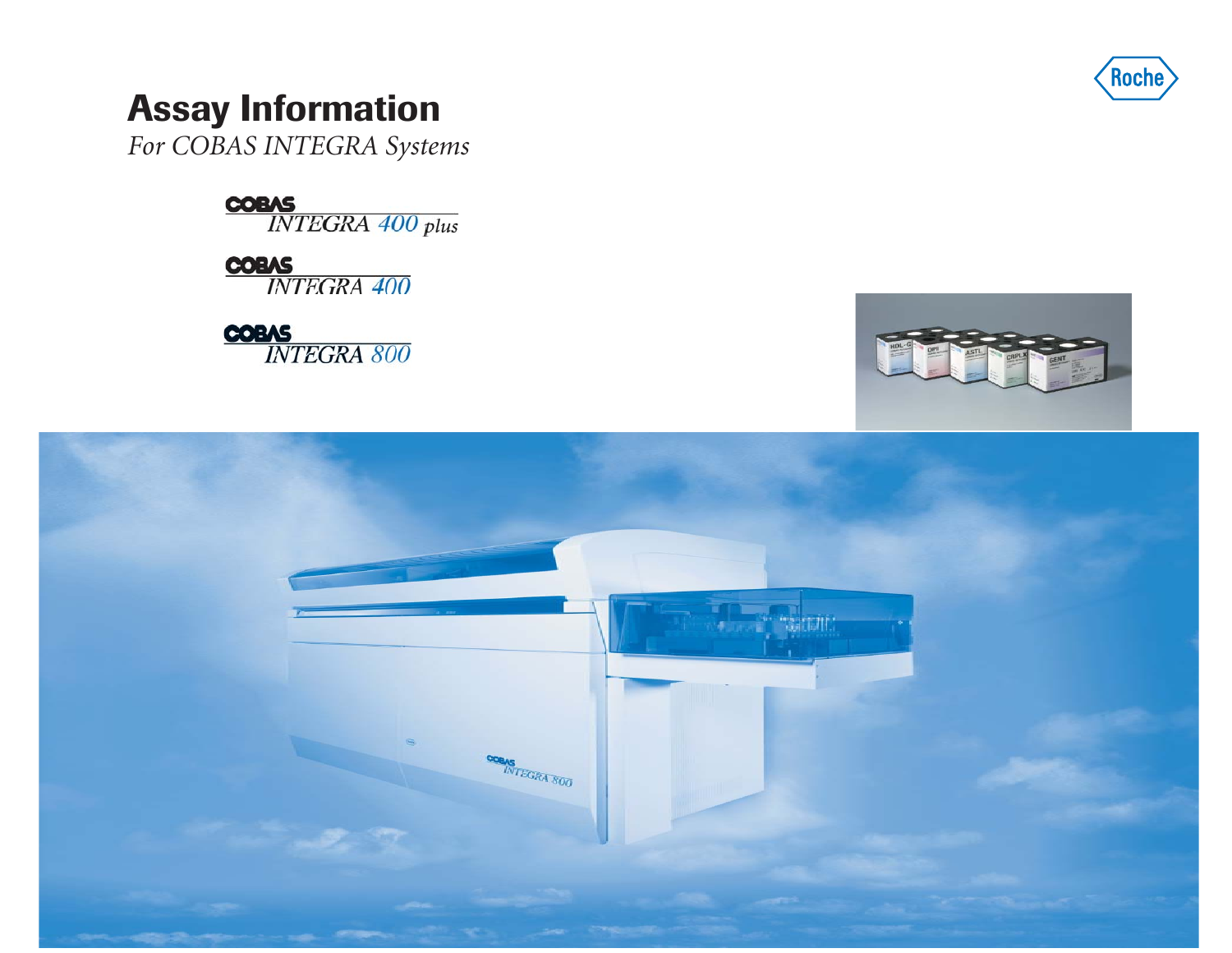The contents of this document, including all graphics and photographs, are the property of Roche Diagnostics. No part of this document may be reproduced or transmitted in any form or by any means, electronic or mechanical, for any purpose, without the express written permission of Roche Diagnostics.

Roche Diagnostics has made every reasonable effort to ensure that all the information contained in this manual is correct at the time of printing. However, Roche Diagnostics reserves the right to make any changes necessary without notice as part of ongoing product development.

This assay information document was created by the Roche Diagnostics Technical Publications department. Direct questions or concerns regarding the contents of this document to:

Roche Diagnostics Technical Publications Department 9115 Hague Road P.O. Box 50457Indianapolis, IN 46250-0457 USA

COBAS, COBAS INTEGRA, and MYLABONLINE are trademarks of Roche.

© 2008 - 2011, Roche Diagnostics. All rights reserved. 1525-02-0711 Distribution in USA by: Roche Diagnostics, Indianapolis, IN This assay information document is only available on MyLabOnline.

Additional copies of this document can be obtained by sending a message to Indianapolis.techpub@roche.com or leaving a message at the Technical Publication Hotline at 1-800-845-7355, mailbox 26699.

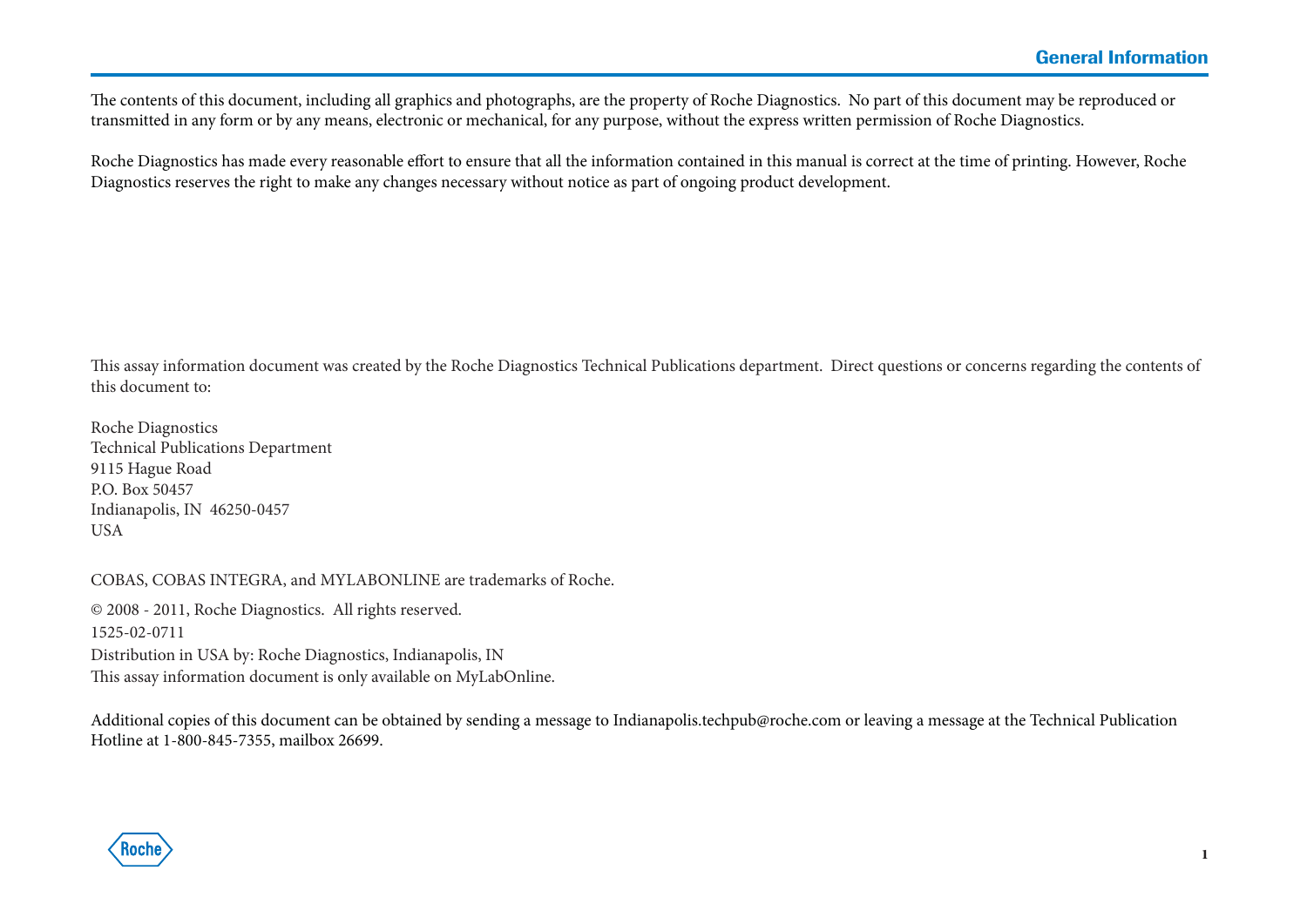Revisions to this document are provided by Roche Diagnostics when necessary. No part of this document may be reproduced in any form or by any means without prior written consent.

| <b>Publication</b><br><b>Reference Number</b> | <b>Date</b>      | <b>Revision purpose</b>                                 |
|-----------------------------------------------|------------------|---------------------------------------------------------|
| 1525-00-0208<br>Version 0                     | February 2008    | Document creation                                       |
| 1525-01-0809<br>Version 1                     | September 2009   | Update for newly launched assays                        |
| 1525-02-0711<br>Version 2                     | <b>July 2011</b> | Removed obsolete assays and added newly launched assays |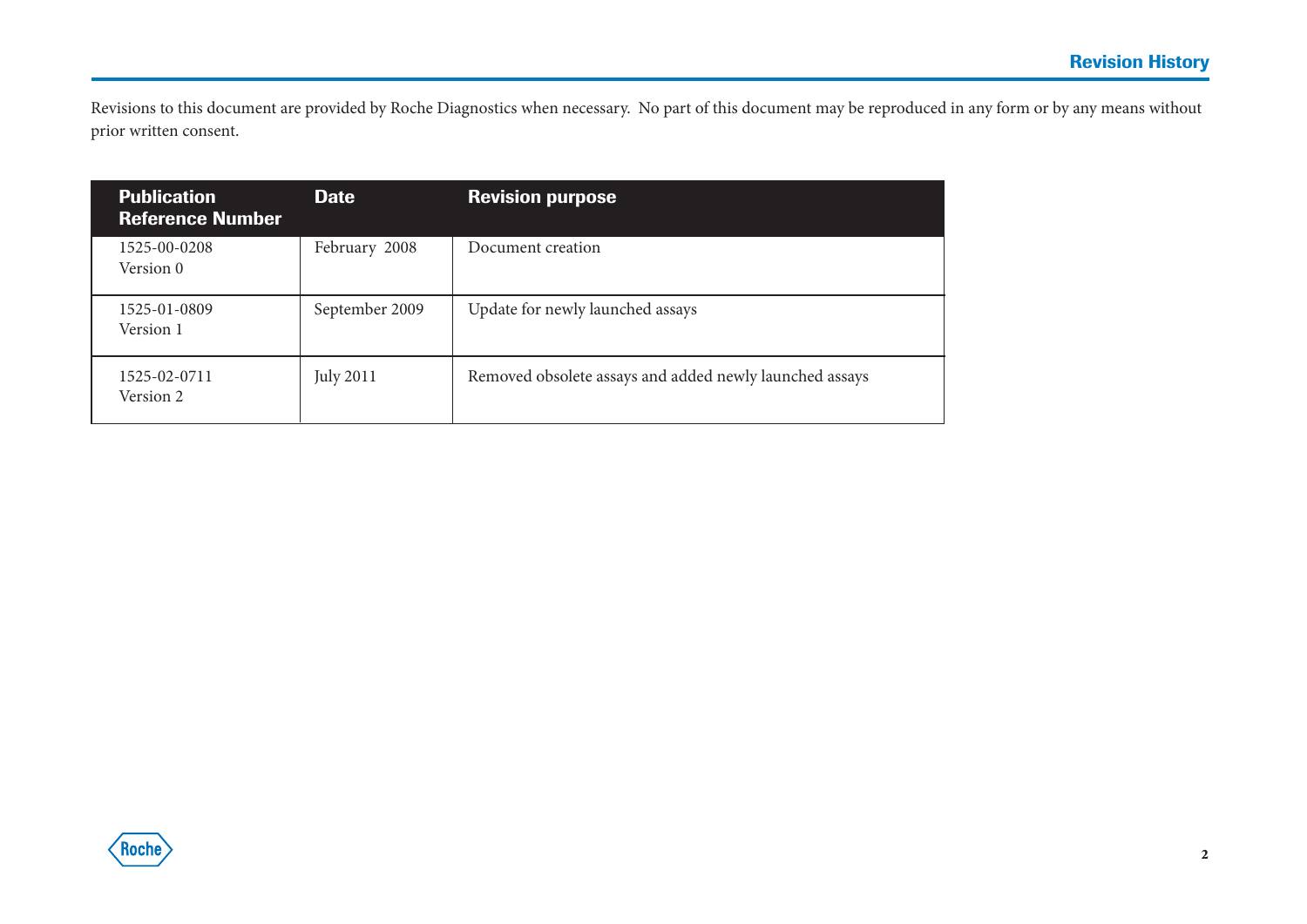|                                                                | <b>COBAS INTEGRA® Systems Assay Information</b> |                    |           |                       |                    |                |                        |                              |  |  |  |  |
|----------------------------------------------------------------|-------------------------------------------------|--------------------|-----------|-----------------------|--------------------|----------------|------------------------|------------------------------|--|--|--|--|
| <b>Assay</b>                                                   | <b>Short name</b>                               | <b>Test Number</b> |           | <b>Catalog number</b> | Lab<br><b>Unit</b> | <b>Decimal</b> | <b>Lab Unit Factor</b> | <b>Reference Range</b>       |  |  |  |  |
|                                                                |                                                 | 400/400 plus       | 800       |                       |                    |                |                        |                              |  |  |  |  |
| $\alpha$ -1-Antitrypsin                                        | AAT <sub>2</sub>                                | $0 - 008$          | $0 - 008$ | 03005771322           | mg/dL              | $\overline{0}$ | 100                    | $90 - 200$                   |  |  |  |  |
| $\alpha$ -1-Acid Glycoprotein 2                                | AAGP2                                           | $0 - 258$          | $0 - 258$ | 03333795190           | mg/dL              | $\overline{0}$ | 100                    | $50 - 120$                   |  |  |  |  |
| Acetaminophen                                                  | <b>ACETA</b>                                    | $0 - 117$          | $0 - 117$ | 20767174322           | $\mu$ g/mL         | $\overline{0}$ | 1.0                    | $10 - 30$                    |  |  |  |  |
| Albumin, Gen. 2                                                | ALB <sub>2</sub>                                | $0 - 592$          | $0 - 592$ | 03183688122           | g/dL               | $\mathbf{1}$   | 0.1                    | $3.5 - 5.2$<br>Adults        |  |  |  |  |
| Albumin, Gen. 2 (urine)<br>Tina-Quant                          | ALBU2                                           | $0 - 171$          | $0 - 343$ | 04469658190           | mg/dL              | $\mathbf{1}$   | 0.1                    | $0 - 2.0$<br>24-hour urine   |  |  |  |  |
| Albumin, Gen. 2 (serum)<br>Tina-Quant                          | ALBS2                                           | $0 - 172$          | $0 - 243$ | 04469658190           | g/dL               | $\mathbf{1}$   | 0.1                    | $3.5 - 5.2$<br>adults        |  |  |  |  |
| Alkaline Phosphatase, Gen. 2                                   | ALP2L                                           | $0 - 550$          | $0 - 550$ | 03333701190           | U/L                | $\overline{0}$ | 1.0                    | $40 - 129$ M<br>$35 - 104$ F |  |  |  |  |
| Alkaline Phosphatase, Gen. 2                                   | ALP2S                                           | $0 - 551$          | $0 - 551$ | 03333752190           | U/L                | $\Omega$       | 1.0                    | $40 - 129$ M<br>$35 - 104$ F |  |  |  |  |
| Alanine Aminotransferase                                       | <b>ALTL</b>                                     | $0 - 495$          | $0 - 495$ | 20764957322           | U/L                | $\overline{0}$ | 1.0                    | $0 - 41$ M<br>$0 - 33 F$     |  |  |  |  |
| Alanine Aminotransferase with<br>Pyridoxal Phosphate Activated | <b>ALTPL</b>                                    | $0 - 595$          | $0 - 595$ | 20764957322           | U/L                | $\overline{0}$ | 1.0                    | $10 - 50 M$<br>$10 - 35 F$   |  |  |  |  |
| Amikacin                                                       | <b>AMIKMM</b>                                   | $0 - 216$          | $0 - 216$ | 20767166322           | $\mu$ g/mL         | $\overline{0}$ | 1.0                    | $20 - 25P$<br>$5 - 10T$      |  |  |  |  |
| Ammonia                                                        | NH3L                                            | $0 - 168$          | $0 - 168$ | 20766682322           | umol/L             | $\overline{0}$ | 1.0                    | $11 - 51M$<br>$16 - 60 F$    |  |  |  |  |
| Amphetamines II<br>Semi-Quantitative 300                       | AM3S2                                           | $0 - 358$          | $0 - 358$ | 04512936190           | ng/mL              | $\overline{0}$ | 1.0                    | Cutoff 300                   |  |  |  |  |

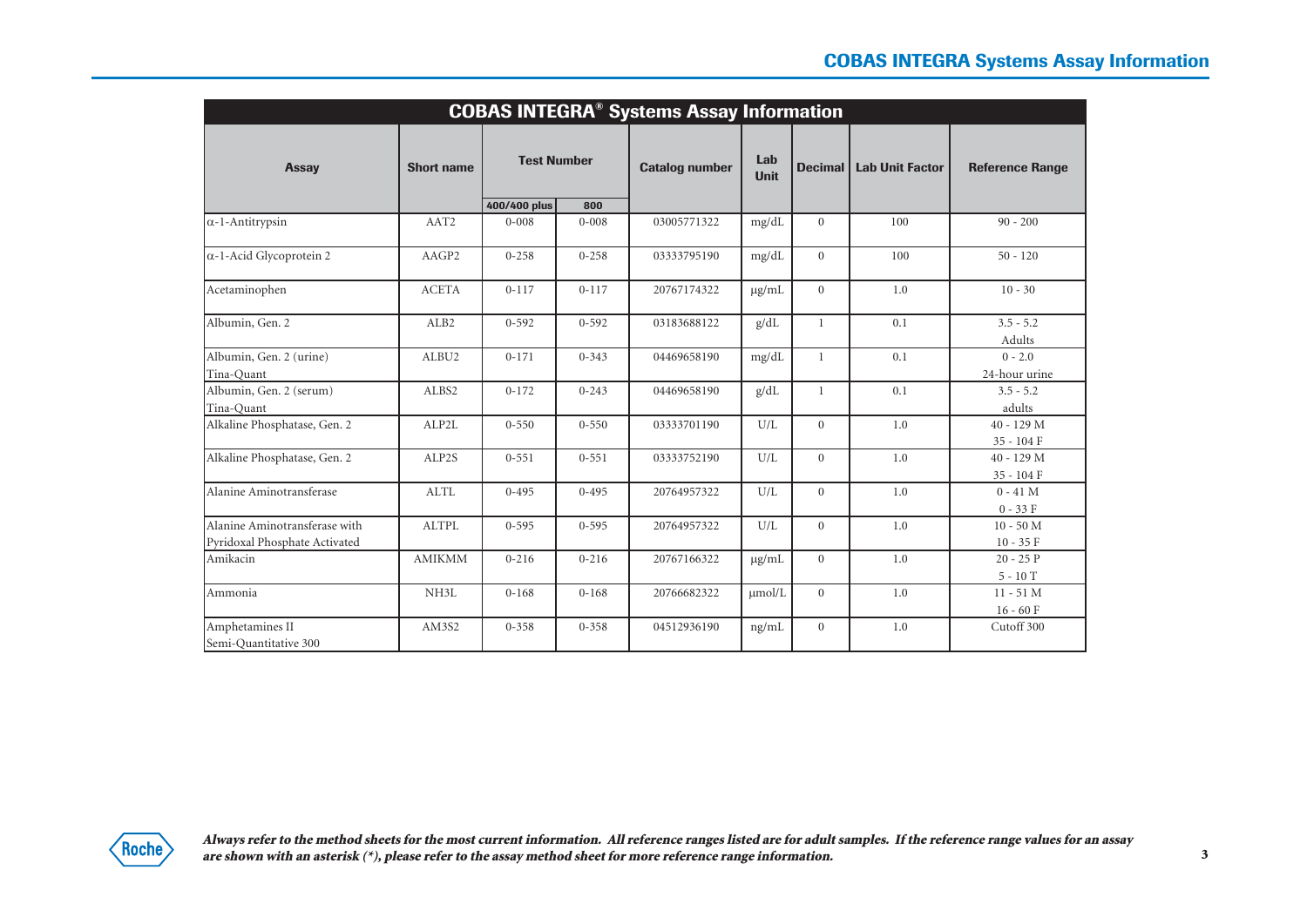|                                                                                                               | <b>COBAS INTEGRA® Systems Assay Information</b> |                    |           |                       |                    |                  |                        |                                       |  |  |  |
|---------------------------------------------------------------------------------------------------------------|-------------------------------------------------|--------------------|-----------|-----------------------|--------------------|------------------|------------------------|---------------------------------------|--|--|--|
| <b>Assay</b>                                                                                                  | <b>Short name</b>                               | <b>Test Number</b> |           | <b>Catalog number</b> | Lab<br><b>Unit</b> | <b>Decimal</b>   | <b>Lab Unit Factor</b> | <b>Reference Range</b>                |  |  |  |
|                                                                                                               |                                                 | 400/400 plus       | 800       |                       |                    |                  |                        |                                       |  |  |  |
| Amphetamines II                                                                                               | AM5S2                                           | $0 - 359$          | $0 - 359$ | 04512936190           | ng/mL              | $\mathbf{0}$     | 1.0                    | Cutoff 500                            |  |  |  |
| Semi-Quantitative 500                                                                                         |                                                 |                    |           |                       |                    |                  |                        |                                       |  |  |  |
| Amphetamines II                                                                                               | AM1S2                                           | $0 - 360$          | $0 - 360$ | 04512936190           | ng/mL              | $\mathbf{0}$     | 1.0                    | Cutoff 1000                           |  |  |  |
| Semi-Quantitative 1000<br>Amphetamines II                                                                     | AM3Q2                                           | $0 - 330$          | $0 - 330$ | 04512936190           | n/a                | $\overline{0}$   | 1.0                    | Cutoff 300                            |  |  |  |
| Qualitative 300                                                                                               |                                                 |                    |           |                       |                    |                  |                        |                                       |  |  |  |
| Amphetamines II                                                                                               | AM5Q2                                           | $0 - 340$          | $0 - 340$ | 04512936190           | n/a                | $\boldsymbol{0}$ | 1.0                    | Cutoff 500                            |  |  |  |
| Qualitative 500                                                                                               |                                                 |                    |           |                       |                    |                  |                        |                                       |  |  |  |
| Amphetamines II                                                                                               | AM1Q2                                           | $0 - 350$          | $0 - 350$ | 04512936190           | n/a                | $\overline{0}$   | 1.0                    | Cutoff 1000                           |  |  |  |
| Qualitative 1000                                                                                              |                                                 |                    |           |                       |                    |                  |                        |                                       |  |  |  |
| Amphetamines II<br>Qualitative 500<br>(using C.f.a.s. DAT Qualitative plus                                    | AM5QC                                           | $0 - 341$          | $0 - 341$ | 04512936190           | n/a                | $\mathbf{0}$     | 1.0                    | Cutoff 500                            |  |  |  |
| Clinical)                                                                                                     |                                                 |                    |           |                       |                    |                  |                        |                                       |  |  |  |
| $\alpha$ -Amylase EPS ver.2                                                                                   | AMYL2                                           | $0 - 609$          | $0 - 609$ | 03183742122           | U/L                | $\mathbf{0}$     | 1.0                    | $28 - 100$                            |  |  |  |
| (serum/plasma)                                                                                                |                                                 |                    |           |                       |                    |                  |                        |                                       |  |  |  |
| $\alpha$ -Amylase EPS ver.2                                                                                   | AMYU2                                           | $0 - 509$          | $0 - 509$ | 03183742122           | U/L                | $\overline{0}$   | 1.0                    | $16 - 491$ M                          |  |  |  |
| (urine)                                                                                                       |                                                 |                    |           |                       |                    |                  |                        | 21 - 447 F                            |  |  |  |
| $\alpha$ -Amylase EPS Pancreatic<br>(serum/plasma)                                                            | AMY-P                                           | $0 - 662$          | $0 - 662$ | 20766623322           | U/L                | $\overline{0}$   | 1.0                    | $13 - 53$                             |  |  |  |
| $\alpha$ -Amylase EPS Pancreatic                                                                              | AMYUP                                           | $0 - 663$          | $0 - 663$ | 20766623322           | U/L                | $\mathbf{0}$     | 1.0                    | $7 - 356 M$                           |  |  |  |
| (urine)                                                                                                       |                                                 |                    |           |                       |                    |                  |                        | $13 - 319$ F                          |  |  |  |
| Apoliprotein A-1 ver.2                                                                                        | APOAT                                           | $0 - 568$          | $0 - 568$ | 03032566122           | mg/dL              | $\overline{0}$   | 100                    | $104 - 202$ M<br>$108 - 225 F$        |  |  |  |
| Apoliprotein B ver.2                                                                                          | <b>APOBT</b>                                    | $0 - 569$          | $0 - 569$ | 03032574122           | mg/dL              | $\theta$         | 100                    | 66 - 133 M<br>$60 - 117 F$            |  |  |  |
| Antistreotolysin O                                                                                            | ASO <sub>2</sub>                                | $0 - 664$          | $0 - 664$ | 20750948322           | IU/mL              | $\mathbf{0}$     | $\mathbf{1}$           | Up to 200 Adult<br>Up to 150 Children |  |  |  |
| Aspartate Aminotransferase                                                                                    | <b>ASTL</b>                                     | $0 - 494$          | $0 - 494$ | 20764949322           | U/L                | $\mathbf{0}$     | 1.0                    | $0 - 40$ M<br>$0 - 32 F$              |  |  |  |
| Aspartate Aminotransferase                                                                                    | <b>ASTPL</b>                                    | $0 - 594$          | $0 - 594$ | 20764949322           | U/L                | $\mathbf{0}$     | 1.0                    | $10 - 50 M$                           |  |  |  |
| w/ Pyridoxal Phospate<br>Barbiturates<br>Qualitative 200<br>(using C.f.a.s. DAT Qualitative Plus<br>Clinical) | <b>BRBQC</b>                                    | $0 - 325$          | $0 - 325$ | 20737976122           | n/a                | $\overline{0}$   | 1.0                    | $10$ - $35\ \mathrm{F}$<br>Cutoff 200 |  |  |  |
| <b>Barbiturates</b><br>Qualitative 200                                                                        | <b>BRBOL</b>                                    | $0 - 205$          | $0 - 205$ | 20737976122           | n/a                | $\overline{0}$   | 1.0                    | Cutoff <sub>200</sub>                 |  |  |  |

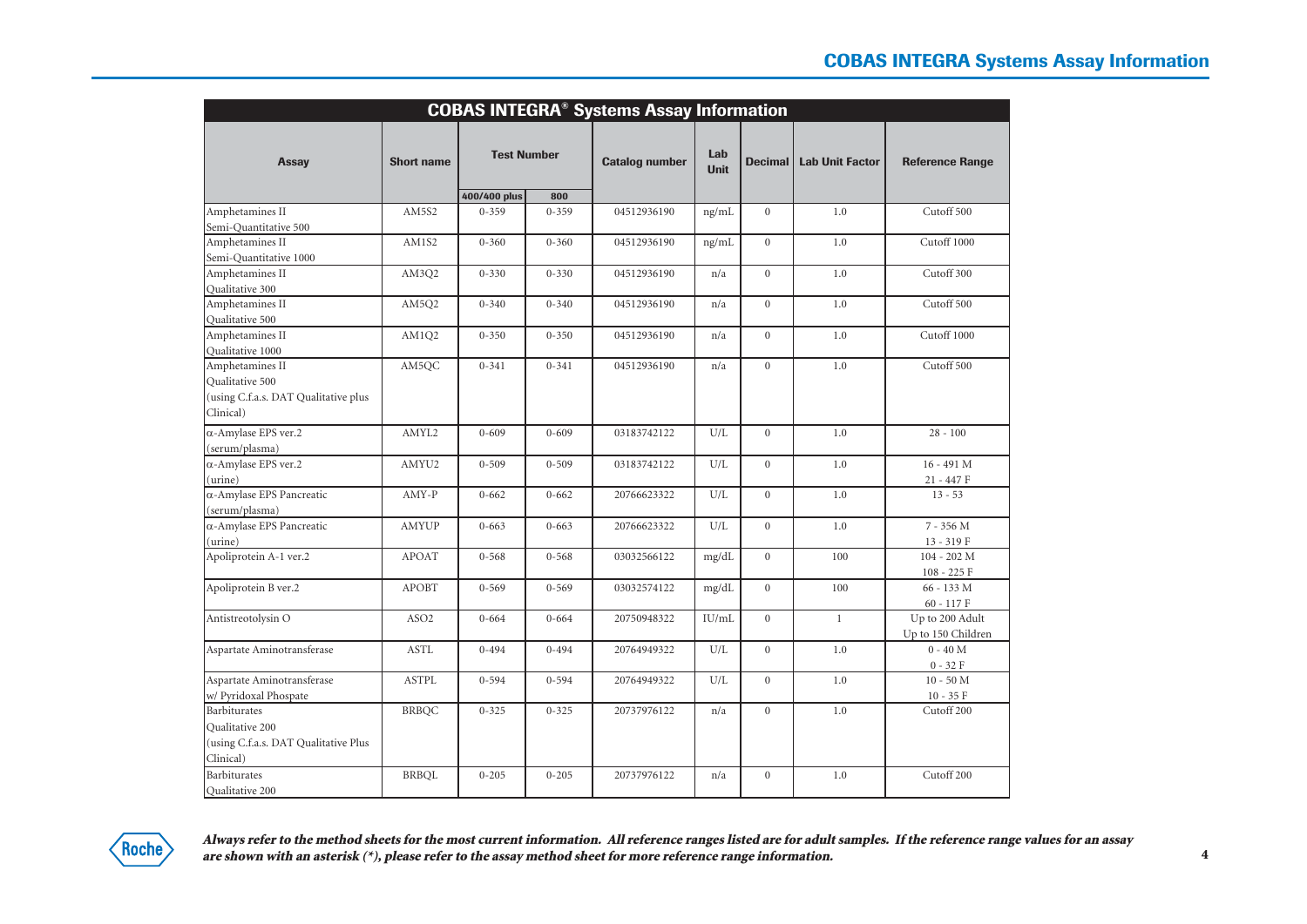|                                                                                         | <b>COBAS INTEGRA<sup>®</sup> Systems Assay Information</b> |                                    |           |                       |                    |                |                        |                                           |  |  |  |  |
|-----------------------------------------------------------------------------------------|------------------------------------------------------------|------------------------------------|-----------|-----------------------|--------------------|----------------|------------------------|-------------------------------------------|--|--|--|--|
| <b>Assay</b>                                                                            | <b>Short name</b>                                          | <b>Test Number</b><br>400/400 plus | 800       | <b>Catalog number</b> | Lab<br><b>Unit</b> | <b>Decimal</b> | <b>Lab Unit Factor</b> | <b>Reference Range</b>                    |  |  |  |  |
| Barbiturates                                                                            | <b>BARBS</b>                                               | $0 - 005$                          | $0 - 005$ | 20737976122           | ng/mL              | $\overline{0}$ | 1.0                    | Cutoff <sub>200</sub>                     |  |  |  |  |
| Semi-Quantitative 200                                                                   |                                                            |                                    |           |                       |                    |                |                        |                                           |  |  |  |  |
| Barbiturates - urine                                                                    | <b>UBARB</b>                                               | $0 - 667$                          | $0 - 667$ | 20766704322           | $\mu$ g/mL         | $\mathbf{1}$   | 1.0                    | See Method Sheet                          |  |  |  |  |
| Barbiturates - serum                                                                    | <b>SBARB</b>                                               | $0 - 670$                          | $0 - 670$ | 20766704322           | $\mu$ g/mL         | $\mathbf{1}$   | 1.0                    | See Method Sheet                          |  |  |  |  |
| Benzodiazepines - serum                                                                 | <b>SBENZ</b>                                               | $0 - 669$                          | $0 - 669$ | 20766690322           | ng/mL              | $\overline{0}$ | 1.0                    | See Method Sheet                          |  |  |  |  |
| Benzodiazepines - urine                                                                 | <b>UBENZ</b>                                               | $0 - 668$                          | $0 - 668$ | 20766690322           | ng/mL              | $\overline{0}$ | 1.0                    | See Method Sheet                          |  |  |  |  |
| Benzodiazepines<br>Semi-quantitative 100                                                | <b>BENZS</b>                                               | $0 - 319$                          | $0 - 319$ | 20737984122           | ng/mL              | $\overline{0}$ | 1.0                    | Cutoff 100                                |  |  |  |  |
| Benzodiazepines<br>Qualitative 100<br>(using C.f.a.s. DAT Qualitative plus<br>Clinical) | <b>BZ1QC</b>                                               | $0 - 220$                          | $0 - 220$ | 20737984122           | n/a                | $\overline{0}$ | 1.0                    | Cutoff 100                                |  |  |  |  |
| Benzodiazepines<br>Qualitative 100                                                      | BZ1OL                                                      | $0 - 320$                          | $0 - 320$ | 20737984122           | n/a                | $\overline{0}$ | 1.0                    | Cutoff 100                                |  |  |  |  |
| Benzodiazepines<br>Qualitative 200                                                      | BZ2OL                                                      | $0 - 420$                          | $0 - 420$ | 20737984122           | n/a                | $\overline{0}$ | 1.0                    | Cutoff <sub>200</sub>                     |  |  |  |  |
| Benzodiazepines<br>Qualitative 300                                                      | BZ3QL                                                      | $0 - 520$                          | $0 - 520$ | 20737968122           | n/a                | $\overline{0}$ | 1.0                    | Cutoff 300                                |  |  |  |  |
| Bicarbonate                                                                             | $CO2-L$                                                    | $0 - 625$                          | $0 - 625$ | 03289923190           | mmol/L             | $\overline{0}$ | 1.0                    | $22 - 29$                                 |  |  |  |  |
| <b>Bilirubin Direct</b>                                                                 | BIL-D                                                      | $0 - 249$                          | $0 - 049$ | 20737496322           | mg/dL              | $\mathbf{1}$   | 0.0585                 | $0.0 - 0.2$                               |  |  |  |  |
| Bilirubin, Total Special                                                                | <b>BILTS</b>                                               | $0 - 985$                          | $0 - 985$ | 03261638190           | $mg/dL$            | $\mathbf{1}$   | 0.0585                 | Up to 1.2 Adults<br>Up to $1.0 > 1$ month |  |  |  |  |



**5**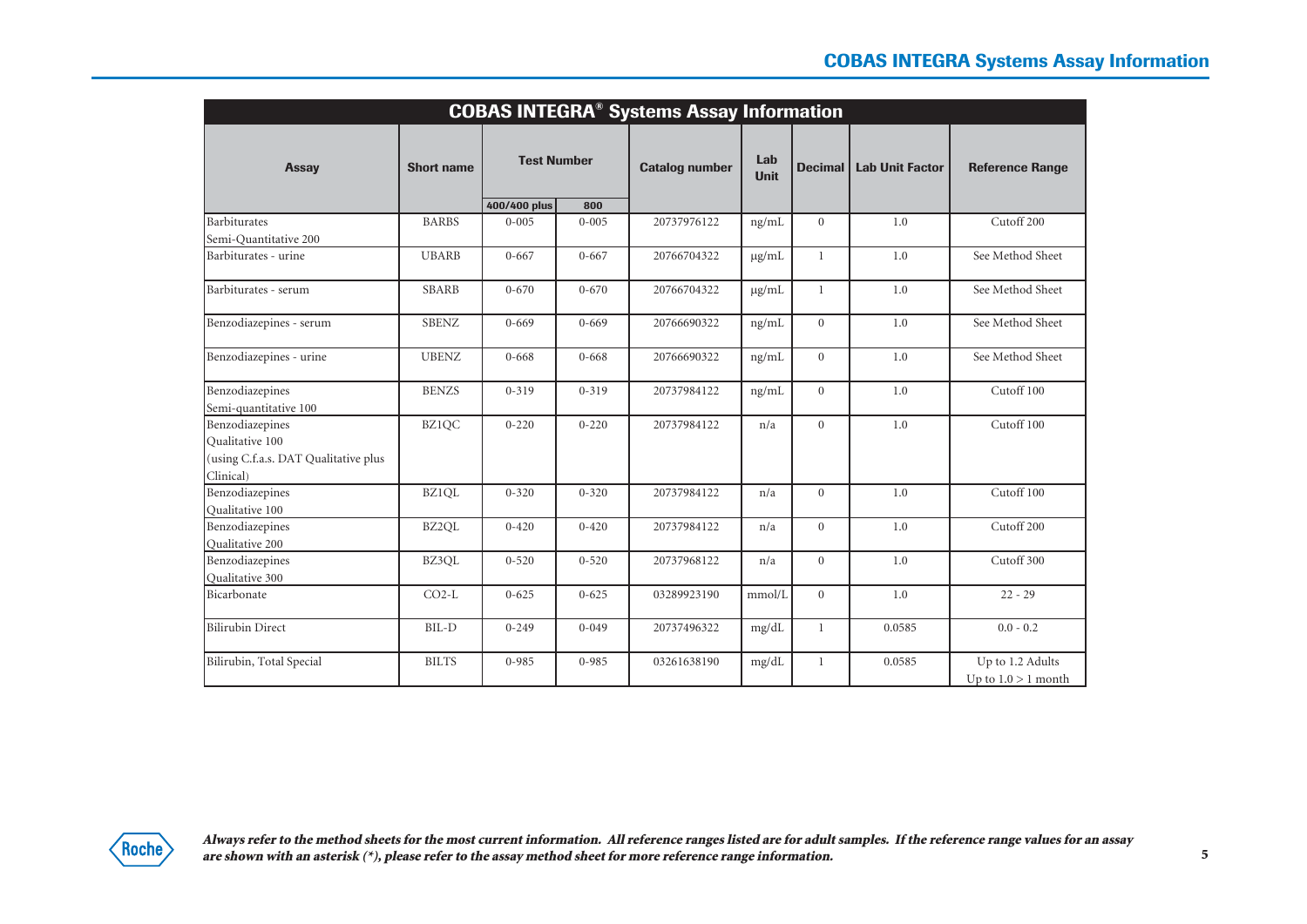| <b>COBAS INTEGRA® Systems Assay Information</b>                                        |                    |                    |           |                       |                    |                |                        |                                    |  |  |  |
|----------------------------------------------------------------------------------------|--------------------|--------------------|-----------|-----------------------|--------------------|----------------|------------------------|------------------------------------|--|--|--|
| <b>Assay</b>                                                                           | <b>Short name</b>  | <b>Test Number</b> |           | <b>Catalog number</b> | Lab<br><b>Unit</b> | <b>Decimal</b> | <b>Lab Unit Factor</b> | <b>Reference Range</b>             |  |  |  |
|                                                                                        |                    | 400/400 plus       | 800       |                       |                    |                |                        |                                    |  |  |  |
| Cannabinoids II<br>Qualitative 50<br>(using C.f.a.s. DAT Qualitative plus<br>Clinical) | THC5QC             | $0 - 517$          | $0 - 517$ | 03046753190           | n/a                | $\overline{0}$ | 1.0                    | Cutoff <sub>50</sub>               |  |  |  |
| Cannabinoids II<br>Semi-quantitative 50                                                | THS25              | $0 - 531$          | $0 - 531$ | 03046753190           | ng/mL              | $\overline{0}$ | 1.0                    | Cutoff 50                          |  |  |  |
| Cannabinoids II<br>Qualitative 50                                                      | TH5QP              | $0 - 217$          | $0 - 217$ | 03046753190           | n/a                | $\overline{0}$ | 1.0                    | Cutoff 50                          |  |  |  |
| Cannabinoids II<br>Semi-quantitative 100                                               | THS21              | $0 - 631$          | $0 - 631$ | 03046753190           | ng/mL              | $\overline{0}$ | 1.0                    | Cutoff 100                         |  |  |  |
| Cannabinoids II<br>Qualitative 100                                                     | TH1OP              | $0 - 317$          | $0 - 317$ | 03046753190           | n/a                | $\overline{0}$ | 1.0                    | Cutoff 100                         |  |  |  |
| Cannabinoids II<br>Semi-quantitative 20                                                | THS22              | $0 - 431$          | $0 - 431$ | 03046753190           | ng/mL              | $\Omega$       | 1.0                    | Cutoff <sub>20</sub>               |  |  |  |
| Cannabinoids II<br>Qualitative 20                                                      | TH <sub>2</sub> QP | $0 - 017$          | $0 - 017$ | 03046753190           | n/a                | $\overline{0}$ | 1.0                    | Cutoff <sub>20</sub>               |  |  |  |
| Complement C3c ver.2                                                                   | $C3C-2$            | $0 - 260$          | $0 - 260$ | 03001938322           | mg/dL              | $\overline{0}$ | 100                    | $90 - 180$                         |  |  |  |
| Complement C4 ver.2                                                                    | $C4-2$             | $0 - 261$          | $0 - 261$ | 03001962322           | mg/dL              | $\overline{0}$ | 100                    | $10 - 40$                          |  |  |  |
| Calcium (serum/plasma)                                                                 | CA                 | $0 - 012$          | $0 - 012$ | 20763128322           | mg/dL              | $\mathbf{1}$   | 4.01                   | $8.6 - 10.2$                       |  |  |  |
| Calcium (urine)                                                                        | CAU                | $0 - 112$          | $0 - 112$ | 20763128322           | mg/dL              | $\mathbf{1}$   | 4.01                   | 100 - 321 mg/24 h                  |  |  |  |
| Carbamazepine                                                                          | <b>CARBM</b>       | $0 - 282$          | $0 - 282$ | 20737828322           | $\mu$ g/mL         | $\mathbf{1}$   | 1.0                    | $4 - 12$                           |  |  |  |
| Ceruloplasmin<br>(Application for C.f.a.s. PAC)                                        | CERU3              | $0 - 666$          | $0 - 666$ | 20764663322           | mg/dL              | $\overline{0}$ | 100                    | $15.0 - 30.0 M$<br>$16.0 - 45.0 F$ |  |  |  |
| Cholinesterase Gen. 2                                                                  | CHE <sub>2</sub>   | $0 - 021$          | $0 - 021$ | 04498577190           | U/L                | $\overline{0}$ | 1.0                    | 5320 - 12920                       |  |  |  |
| Cholesterol Gen.2                                                                      | CHOL2              | $0 - 586$          | $0 - 586$ | 03039773190           | mg/dL              | $\overline{0}$ | 38.66                  | $0 - 200$                          |  |  |  |

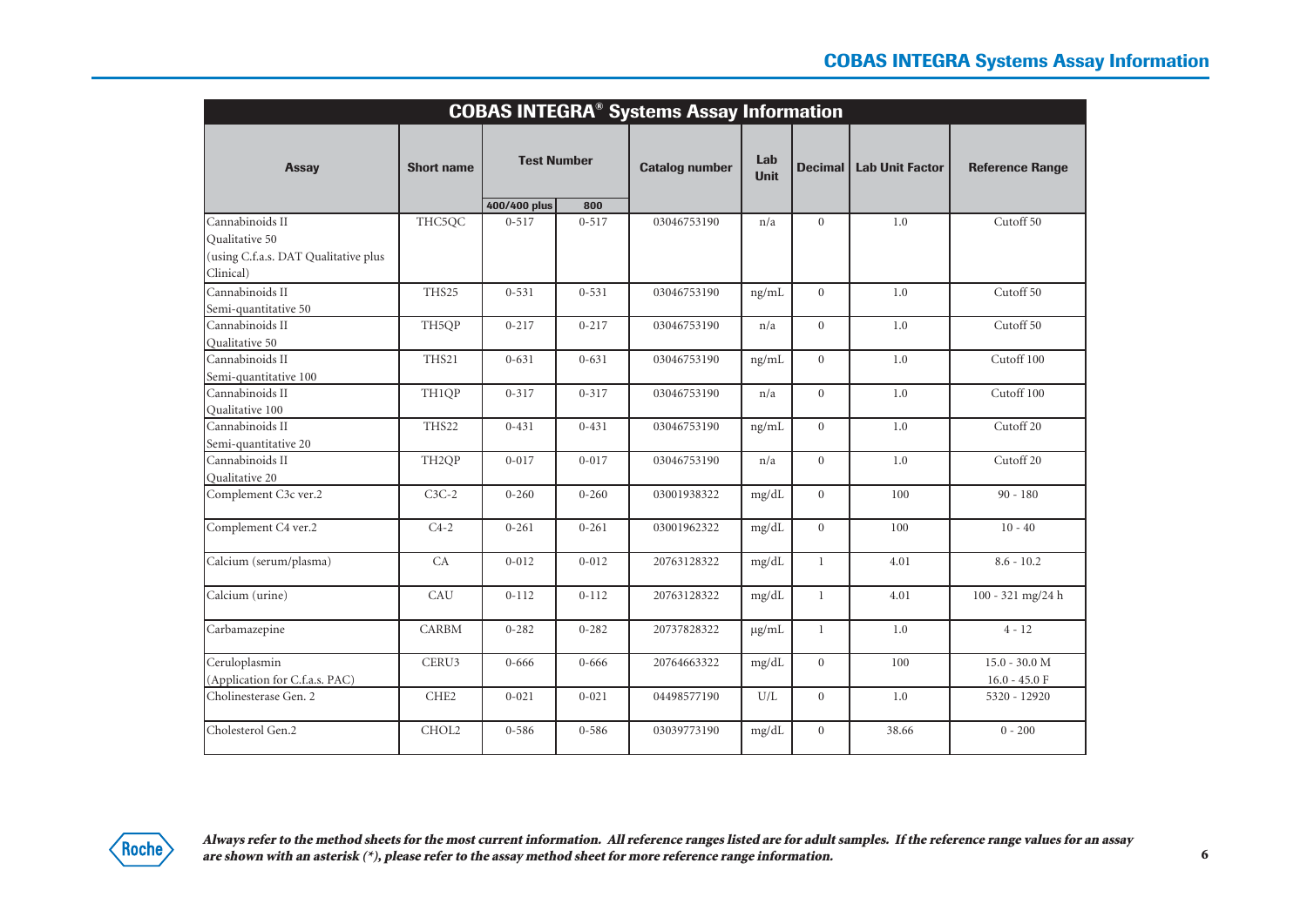|                                      | <b>COBAS INTEGRA® Systems Assay Information</b> |                                    |           |                       |                    |                  |                        |                        |  |  |  |  |
|--------------------------------------|-------------------------------------------------|------------------------------------|-----------|-----------------------|--------------------|------------------|------------------------|------------------------|--|--|--|--|
| <b>Assay</b>                         | <b>Short name</b>                               | <b>Test Number</b><br>400/400 plus | 800       | <b>Catalog number</b> | Lab<br><b>Unit</b> | <b>Decimal</b>   | <b>Lab Unit Factor</b> | <b>Reference Range</b> |  |  |  |  |
| Chloride, Direct                     | $CL-D$                                          | $0 - 403$                          | $0 - 403$ | 03003523001           | mmol/L             | $\Omega$         | 1.0                    | $101 - 110$            |  |  |  |  |
|                                      |                                                 |                                    |           |                       |                    |                  |                        |                        |  |  |  |  |
| Chloride, Indirect                   | $CL-I$                                          | $0 - 503$                          | $0 - 503$ | 03003523001           | mmol/L             | $\overline{0}$   | 1.0                    | $98 - 107$             |  |  |  |  |
| Chloride, Urine                      | $CL-U$                                          | $0 - 603$                          | $0 - 603$ | 03003523001           | mmol/L             | $\Omega$         | 1.0                    | 110 - 250 mmol/day     |  |  |  |  |
| Cocaine II                           | CO1S2                                           | $0 - 126$                          | $0 - 126$ | 03800130190           | ng/mL              | $\boldsymbol{0}$ | 1.0                    | Cutoff 150             |  |  |  |  |
| Semi-quantitative 150                |                                                 |                                    |           |                       |                    |                  |                        |                        |  |  |  |  |
| Cocaine II                           | CO3S2                                           | $0 - 127$                          | $0 - 127$ | 03800130190           | ng/mL              | $\mathbf{0}$     | 1.0                    | Cutoff 300             |  |  |  |  |
| Semi-quantitative 300                |                                                 |                                    |           |                       |                    |                  |                        |                        |  |  |  |  |
| Cocaine II                           | CO1Q2                                           | $0 - 015$                          | $0 - 015$ | 03800130190           | n/a                | $\mathbf{0}$     | 1.0                    | Cutoff 150             |  |  |  |  |
| Qualitative 150                      |                                                 |                                    |           |                       |                    |                  |                        |                        |  |  |  |  |
| Cocaine II                           | CO3Q2                                           | $0 - 016$                          | $0 - 016$ | 03800130190           | n/a                | $\mathbf{0}$     | 1.0                    | Cutoff 300             |  |  |  |  |
| Qualitative 300                      |                                                 |                                    |           |                       |                    |                  |                        |                        |  |  |  |  |
| Cocaine II                           | CO3QC                                           | $0 - 115$                          | $0 - 115$ | 03800130190           | n/a                | $\mathbf{0}$     | 1.0                    | Cutoff 300             |  |  |  |  |
| Oualitative 300                      |                                                 |                                    |           |                       |                    |                  |                        |                        |  |  |  |  |
| (using C.f.a.s. DAT Qualitative plus |                                                 |                                    |           |                       |                    |                  |                        |                        |  |  |  |  |
| Clinical)                            |                                                 |                                    |           |                       |                    |                  |                        |                        |  |  |  |  |
| Creatinine plus ver.2                | CRE2                                            | $0 - 612$                          | $0 - 612$ | 03263991190           | mg/dL              | $\mathbf{1}$     | 0.0113                 | $0.67 - 1.17 M$        |  |  |  |  |
| (serum/plasma)                       |                                                 |                                    |           |                       |                    |                  |                        | $0.51 - 0.95$ F        |  |  |  |  |
| Creatinine plus ver.2                | CRE2U                                           | $0 - 512$                          | $0 - 512$ | 03263991190           | mg/dL              | $\mathbf{1}$     | 11.3                   | 720-1510 mg/24 hrs F   |  |  |  |  |
| (urine)                              |                                                 |                                    |           |                       |                    |                  |                        | 980-2200 mg/24 hrs M   |  |  |  |  |
| Creatinine Jaffe Gen.2               | CREJ2                                           | $0 - 445$                          | $0 - 245$ | 04810716190           | mg/dL              | $\mathbf{1}$     | 0.0113                 | $0.70 - 1.20$ M        |  |  |  |  |
| (serum/plasma)                       |                                                 |                                    |           |                       |                    |                  |                        | $0.50 - 0.90$ F        |  |  |  |  |
| Creatinine Jaffe Gen.2               | CRJ2U                                           | $0 - 546$                          | $0 - 346$ | 04810716190           | mg/dL              | $\mathbf{1}$     | 11.3                   | 1040 -2350 mg/24 h M   |  |  |  |  |
| (urine)                              |                                                 |                                    |           |                       |                    |                  |                        | 740 - 1570 mg/24 h F   |  |  |  |  |
| Creatine Kinase                      | <b>CKL</b>                                      | $0 - 323$                          | $0 - 323$ | 04524977190           | U/L                | $\overline{0}$   | 1.0                    | 39 - 308 M             |  |  |  |  |
|                                      |                                                 |                                    |           |                       |                    |                  |                        | 26 - 192 F             |  |  |  |  |
| Creatine Kinase-MB                   | <b>CKMBL</b>                                    | $0 - 324$                          | $0 - 324$ | 04525299190           | U/L                | $\overline{0}$   | 1.0                    | < 25                   |  |  |  |  |
| C-Reactive Protein                   | CRPL2                                           | $0 - 293$                          | $0 - 393$ | 20764930322           | mg/dL              | $\mathbf{1}$     | 0.1                    | < 0.5                  |  |  |  |  |
| (C.f.a.s. Protein)                   |                                                 |                                    |           |                       |                    |                  |                        | Adult                  |  |  |  |  |
| C-Reactive Protein                   | <b>CRPHS</b>                                    | $0 - 033$                          | $0 - 033$ | 04628918190           | mg/dL              | $\mathbf{1}$     | 0.1                    | < 0.5                  |  |  |  |  |
| <b>High Sensitive</b>                |                                                 |                                    |           |                       |                    |                  |                        | Adult                  |  |  |  |  |
| Cyclosporine II                      | <b>CSAII</b>                                    | $0 - 007$                          | $0 - 007$ | 04340892190           | ng/mL              | $\mathbf{0}$     | 1.0                    | user defined           |  |  |  |  |
|                                      |                                                 |                                    |           |                       |                    |                  |                        |                        |  |  |  |  |

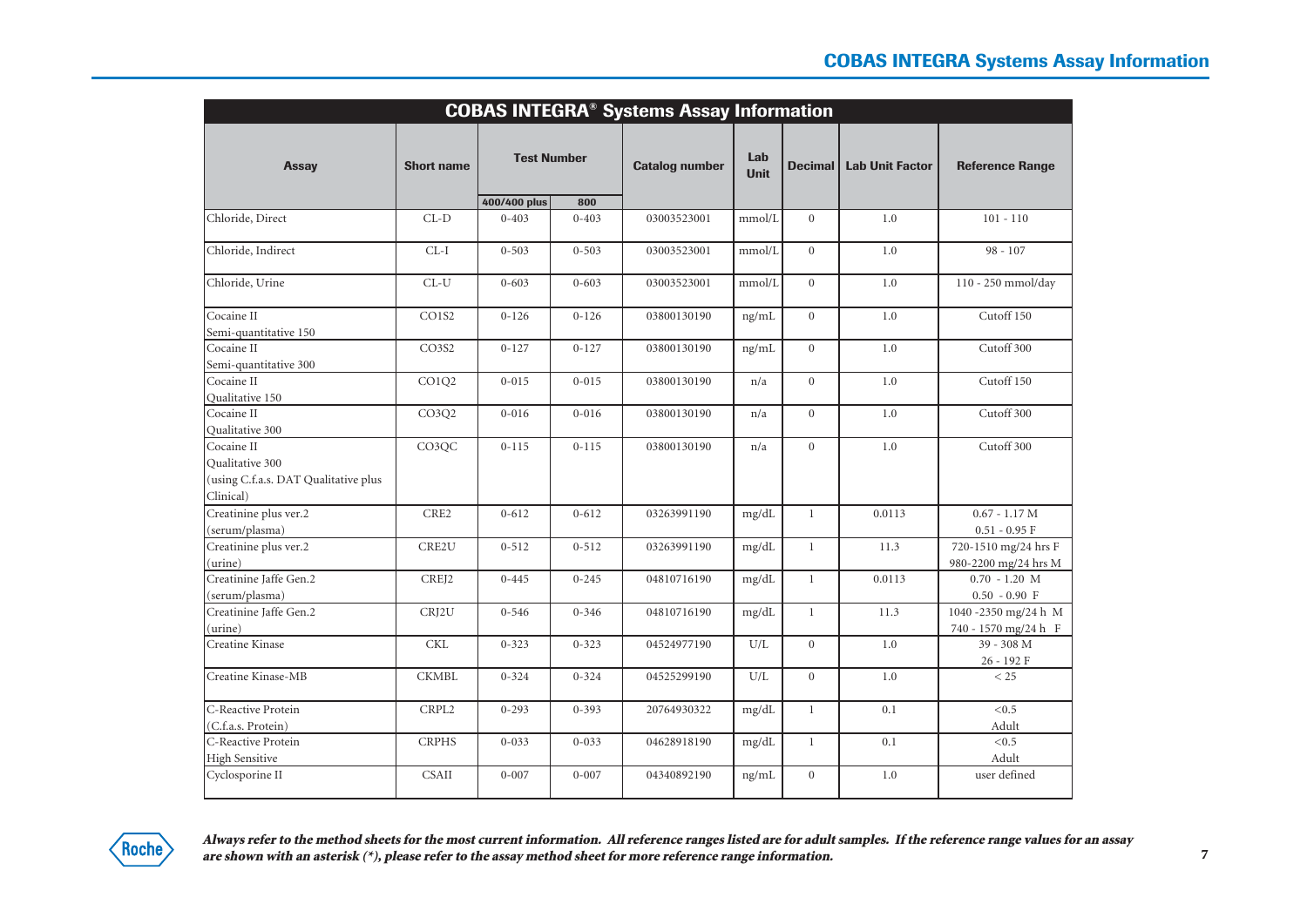|                                           |                   |              |                                             | <b>COBAS INTEGRA® Systems Assay Information</b> |                    |                |                        |                                            |
|-------------------------------------------|-------------------|--------------|---------------------------------------------|-------------------------------------------------|--------------------|----------------|------------------------|--------------------------------------------|
| <b>Assay</b>                              | <b>Short name</b> |              | <b>Test Number</b><br><b>Catalog number</b> |                                                 | Lab<br><b>Unit</b> | <b>Decimal</b> | <b>Lab Unit Factor</b> | <b>Reference Range</b>                     |
|                                           |                   | 400/400 plus | 800                                         |                                                 |                    |                |                        |                                            |
| Cystatin C                                | <b>CYSC</b>       | $0 - 195$    | $0 - 195$                                   | 04975723190                                     | mg/L               | $\overline{2}$ | 1.0                    | $0.47 - 1.09$<br>$(20 - 70 \text{ years})$ |
| D-Dimer                                   | <b>D-DIMER</b>    | $0 - 758$    | 0-758                                       | 03001245322                                     | $\mu$ g<br>FEU/mL  | $\mathbf{1}$   | 1.0                    | ${}_{0.5}$                                 |
| Digoxin                                   | <b>DIGM</b>       | $0 - 283$    | $0 - 283$                                   | 20737836322                                     | ng/mL              | $\mathbf{1}$   | 1.0                    | $0.8 - 2.0$                                |
| Ethanol Gen.2<br>(serum/plasma)           | ETOH2             | $0 - 611$    | $0 - 611$                                   | 03183777190                                     | mg/dL              | $\overline{0}$ | 4.61                   | user defined                               |
| Ethanol Gen.2<br>(urine)                  | ETOU2             | $0 - 511$    | $0 - 511$                                   | 03183777190                                     | mg/dL              | $\overline{0}$ | 4.61                   | user defined                               |
| Free Phenytoin                            | <b>FPHNY</b>      | $0 - 187$    | $0 - 187$                                   | 20737879322                                     | $\mu$ g/mL         | $\mathbf{1}$   | 1.0                    | $1.2 - 2.5$                                |
| Free Valproic Acid                        | <b>FVALP</b>      | $0-193$      | $0-193$                                     | 20737933322                                     | $\mu$ g/mL         | $\Omega$       | 1.0                    | See Method Sheet                           |
| Fructosamine                              | <b>FRA</b>        | $0 - 056$    | $0 - 056$                                   | 04537939190                                     | umol/L             | $\Omega$       | 1.0                    | $205 - 285$                                |
| Gentamicin                                | <b>GENTM</b>      | $0 - 284$    | $0 - 284$                                   | 20737844322                                     | $\mu$ g/mL         | $\mathbf{1}$   | 1.0                    | 6 - 10 Peak<br>0.5 - 2.0 Trough            |
| γ-Glutamytransferase Ver. 2               | GGTS2             | $0 - 598$    | $0 - 598$                                   | 03002721122                                     | U/L                | $\overline{0}$ | 1.0                    | $8 - 61$ M<br>$5 - 36F$                    |
| Glucose HK Gen.3<br>(serum, plasma)       | GLUC <sub>3</sub> | $0 - 031$    | $0 - 031$                                   | 04404483190                                     | mg/dL              | $\overline{0}$ | 18.02                  | $70 - 115$                                 |
| Glucose HK Gen.3<br>(urine)               | GLU3U             | $0-141$      | $0 - 141$                                   | 04404483190                                     | mg/dL              | $\overline{0}$ | 18.02                  | $6 - 20$                                   |
| Glucose HK Gen.3<br>(CSF)                 | GLU3C             | $0 - 051$    | $0 - 051$                                   | 04404483190                                     | mg/dL              | $\Omega$       | 18.02                  | $55 - 115$                                 |
| Glucose HK Gen. 3 STAT<br>(serum, plasma) | SGLU3             | $0 - 231$    | $0 - 231$                                   | 04404483190                                     | mg/dL              | $\overline{0}$ | 18.02                  | $74 - 106$<br>(Adults)                     |
| Glucose HK Gen. 3 STAT<br>(urine)         | SGL3U             | $0 - 241$    | $0 - 241$                                   | 04404483190                                     | mg/dL              | $\overline{0}$ | 18.02                  | $1 - 15$<br>(Random uine)                  |
| Glucose HK Gen. 3 STAT<br>(CSF)           | SGL3C             | $0 - 251$    | $0 - 251$                                   | 04404483190                                     | mg/dL              | $\overline{0}$ | 18.02                  | $60 - 80$<br>(Adults)                      |
| Haptoglobin                               | HAPT2             | $0 - 009$    | $0 - 009$                                   | 03005593322                                     | mg/dL              | $\overline{0}$ | 100                    | $30 - 200$                                 |

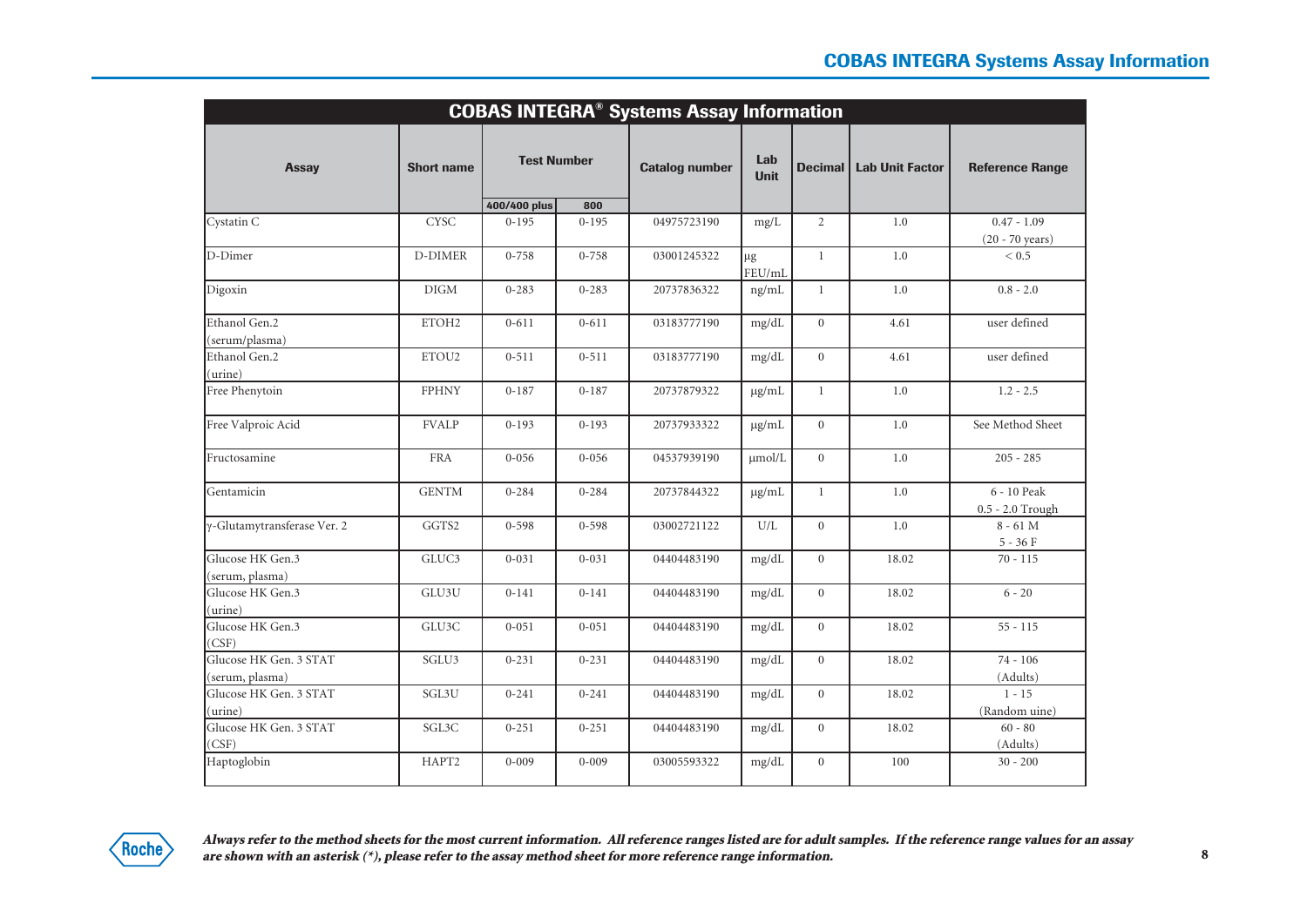|                                                 | <b>COBAS INTEGRA® Systems Assay Information</b> |                    |           |                       |                    |                |                                  |                                |  |  |  |  |
|-------------------------------------------------|-------------------------------------------------|--------------------|-----------|-----------------------|--------------------|----------------|----------------------------------|--------------------------------|--|--|--|--|
| <b>Assay</b>                                    | <b>Short name</b>                               | <b>Test Number</b> |           | <b>Catalog number</b> | Lab<br><b>Unit</b> |                | <b>Decimal   Lab Unit Factor</b> | <b>Reference Range</b>         |  |  |  |  |
|                                                 |                                                 | 400/400 plus       | 800       |                       |                    |                |                                  |                                |  |  |  |  |
| HDL, Gen. 3                                     | HDLC3                                           | $0 - 331$          | $0 - 333$ | 04399803190           | mg/dL              | $\Omega$       | 38.66                            | > 55 M<br>$>65$ F              |  |  |  |  |
| HBA1c Gen. 2 Tina-Quant Whole<br>Blood          | $HB-W2$                                         | $0 - 128$          | $0 - 128$ | 04528123190           | g/dL               | $\mathbf{1}$   | 1.0                              | n/a                            |  |  |  |  |
| HBA1c Gen. 2 Tina-Quant Whole<br>Blood          | $Al-W2$                                         | $0 - 228$          | $0 - 228$ | 04528123190           | g/dL               | $\mathbf{1}$   | 1.0                              | n/a                            |  |  |  |  |
| % HBA1c Gen. 2 Tina-Quant Whole<br>Blood (DCCT) | RWD <sub>2</sub>                                | $0 - 528$          | $0 - 528$ | 04528123190           | $\frac{0}{0}$      | $\mathbf{1}$   | 1.0                              | $4.8 - 5.9\%$                  |  |  |  |  |
| HBA1c Gen. 2 Tina-Quant<br>Hemolysate           | $HB-H2$                                         | $0 - 147$          | $0 - 147$ | 04528123190           | g/dL               | $\mathbf{1}$   | 1.0                              | n/a                            |  |  |  |  |
| HBA1c Gen. 2 Tina-Quant<br>Hemolysate           | $AI-H2$                                         | $0 - 247$          | $0 - 247$ | 04528123190           | g/dL               | $\mathbf{1}$   | 1.0                              | n/a                            |  |  |  |  |
| HBA1c Gen. 2 Tina-Quant<br>Hemolysate (DCCT)    | RHD <sub>2</sub>                                | $0 - 547$          | $0 - 547$ | 04528123190           | $\frac{0}{0}$      | $\mathbf{1}$   | 1.0                              | $4.8 - 5.9 %$                  |  |  |  |  |
| <b>IGA</b>                                      | <b>IGA</b>                                      | $0 - 075$          | $0 - 075$ | 20737755322           | mg/dL              | $\overline{0}$ | 100                              | $70 - 400*$<br>(age dependent) |  |  |  |  |
| IGAP (Sensitive)                                | <b>IGAP</b>                                     | $0 - 175$          | $0 - 175$ | 20737755322           | mg/dL              | $\overline{0}$ | 100                              | age dependent                  |  |  |  |  |
| IGG (serum, plasma)                             | <b>IGGT</b>                                     | $0 - 276$          | $0 - 276$ | 20766631322           | mg/dL              | $\overline{0}$ | 100                              | $700 - 1600$                   |  |  |  |  |
| IGG (CSF)                                       | <b>IGGTC</b>                                    | $0 - 476$          | $0 - 476$ | 20766631322           | mg/dL              | $\overline{0}$ | 0.1                              | $0.63 - 3.35$                  |  |  |  |  |
| <b>IGM</b>                                      | <b>IGM</b>                                      | $0 - 077$          | $0 - 077$ | 20737771322           | mg/dL              | $\Omega$       | 100                              | $40 - 230$                     |  |  |  |  |
| IGM (Sensitive)                                 | <b>IGMP</b>                                     | $0-177$            | $0-177$   | 20737771322           | mg/dL              | $\overline{0}$ | 100                              | age dependent                  |  |  |  |  |
| Iron, Gen 2                                     | IRON2                                           | $0 - 596$          | $0 - 596$ | 03183696122           | $\mu$ g/dL         | $\overline{0}$ | 5.59                             | $61 - 157$ M<br>37 - 145 F     |  |  |  |  |
| <b>ISE</b> Direct Multi                         |                                                 | $0 - 400$          | $0 - 400$ | 21029398001           | n/a                | n/a            | n/a                              | n/a                            |  |  |  |  |
| <b>ISE</b> Indirect Multi                       |                                                 | $0 - 500$          | $0 - 500$ | 21029398001           | n/a                | n/a            | n/a                              | n/a                            |  |  |  |  |
| <b>ISE Urine Multi</b>                          |                                                 | $0 - 600$          | $0 - 600$ | 21029398001           | n/a                | n/a            | n/a                              | n/a                            |  |  |  |  |

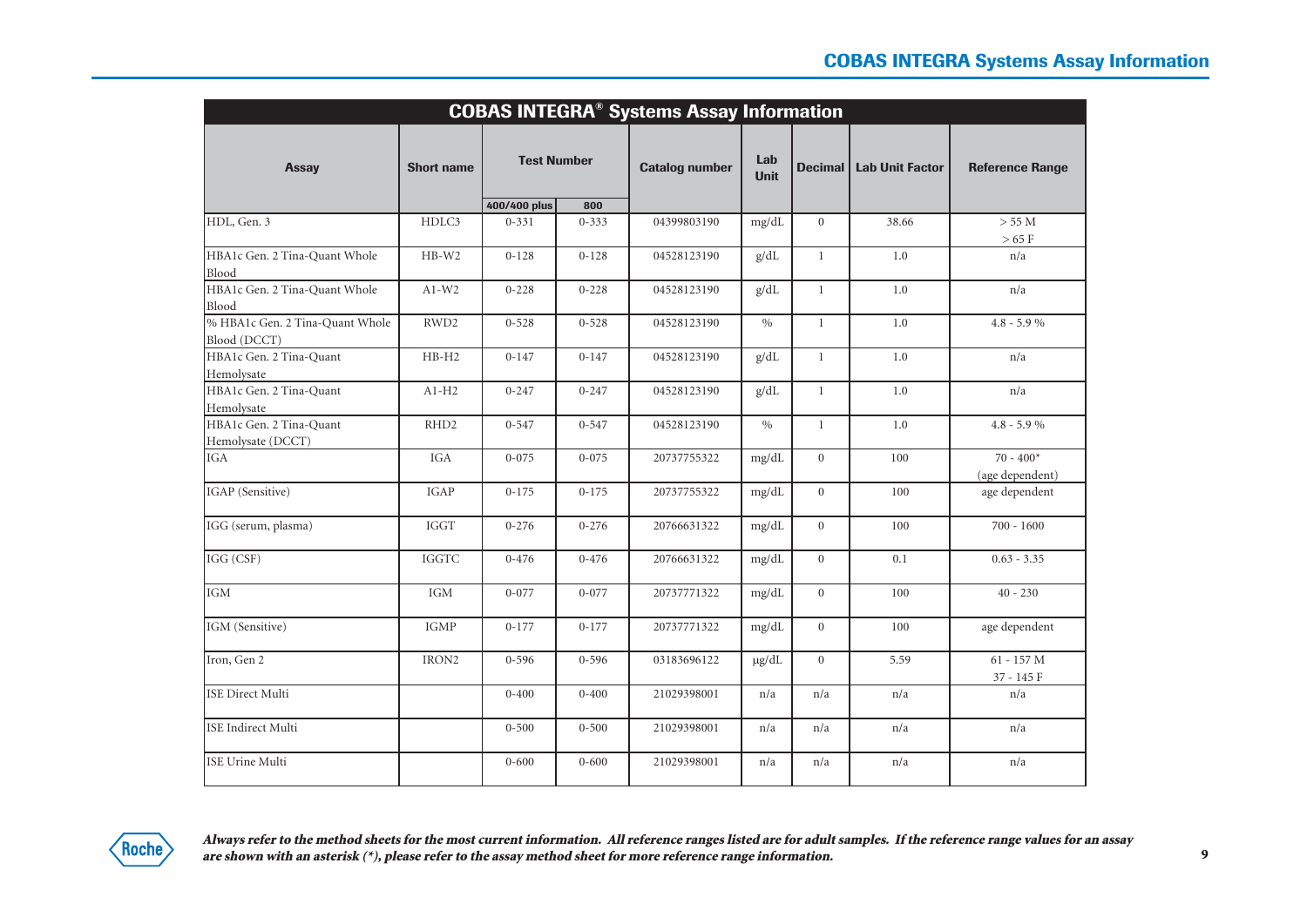|                                                                                      |                   |                           |                  | <b>COBAS INTEGRA<sup>®</sup> Systems Assay Information</b> |                    |                  |                        |                              |
|--------------------------------------------------------------------------------------|-------------------|---------------------------|------------------|------------------------------------------------------------|--------------------|------------------|------------------------|------------------------------|
| <b>Assay</b>                                                                         | <b>Short name</b> | <b>Test Number</b>        |                  | <b>Catalog number</b>                                      | Lab<br><b>Unit</b> | <b>Decimal</b>   | <b>Lab Unit Factor</b> | <b>Reference Range</b>       |
| Potassium, direct                                                                    | $K-D$             | 400/400 plus<br>$0 - 402$ | 800<br>$0 - 402$ | 21029355001                                                | mmol/L             | $\mathbf{1}$     | 1.0                    | $3.7 - 5.5$                  |
|                                                                                      |                   |                           |                  |                                                            |                    |                  |                        |                              |
| Potassium, indirect                                                                  | $K-I$             | $0 - 502$                 | $0 - 502$        | 21029355001                                                | mmol/L             | $\mathbf{1}$     | 1.0                    | $3.5 - 5.1$                  |
| Potassium, urine                                                                     | $K-U$             | $0 - 602$                 | $0 - 602$        | 21029355001                                                | mmol/L             | $\mathbf{1}$     | 1.0                    | 25 - 125/24 hours            |
| Lactate, Gen. 2<br>Plasma                                                            | LACT2             | $0 - 606$                 | $0 - 606$        | 03183700190                                                | mg/dL              | $\mathbf{1}$     | 9.009                  | $4.5 - 19.8$                 |
| Lactate, Gen. 2<br>CSF                                                               | LACC <sub>2</sub> | $0 - 506$                 | $0 - 506$        | 03183700190                                                | mg/dL              | $\mathbf{1}$     | 9.009                  | $10 - 22$<br>Adult           |
| LD version 2                                                                         | LDHI2             | $0 - 607$                 | $0 - 607$        | 03004732122                                                | U/L                | $\mathbf{0}$     | 1.0                    | 135 - 225 M<br>$135 - 214 F$ |
| LDL, Gen. 2                                                                          | $LDL_C$           | $0 - 301$                 | $0 - 300$        | 03038866322                                                | mg/dL              | $\theta$         | 38.66                  | ${}< 100$                    |
| Lithium                                                                              | $_{\rm LI-D}$     | $0 - 404$                 | $0 - 404$        | 21044303001                                                | mmol/L             | $\mathbf{1}$     | 1.0                    | $0.6 - 1.2$                  |
| Lidocaine                                                                            | <b>LIDOM</b>      | $0 - 224$                 | $0 - 224$        | 20757241322                                                | $\mu$ g/mL         | 1                | 1.0                    | $1.5 - 6.0$                  |
| Lipase                                                                               | <b>LIPC</b>       | $0 - 100$                 | $0 - 100$        | 03029590322                                                | U/L                | $\boldsymbol{0}$ | 1.0                    | $13 - 60$                    |
| <b>LSD</b>                                                                           | <b>LSD</b>        | $0 - 328$                 | $0 - 328$        | 20763284122                                                | n/a                | 3                | 1.0                    | Cutoff <sub>0.5</sub>        |
| Magnesium                                                                            | <b>MG</b>         | $0 - 059$                 | $0 - 059$        | 20737593322                                                | mg/dL              | $\overline{2}$   | 2.43                   | See Method Sheet             |
| Magnesium, urine                                                                     | <b>MGU</b>        | $0 - 159$                 | $0 - 159$        | 20737593322                                                | mg/dL              | $\mathbf{1}$     | 2.43                   | per 24 hours                 |
| Methadone II<br>Qualitative 300                                                      | MD3Q2             | $0 - 222$                 | $0 - 222$        | 03046702190                                                | n/a                | $\boldsymbol{0}$ | 1.0                    | Cutoff 300                   |
| Methadone II<br>Semi-quantitative 300                                                | MD3S2             | $0 - 322$                 | $0 - 322$        | 03046702190                                                | ng/mL              | $\mathbf{0}$     | 1.0                    | Cutoff 300                   |
| Methadone II<br>Qualitative 300<br>(using C.f.a.s. DAT Qualitative plus<br>Clinical) | MD3QC             | $0 - 422$                 | $0 - 422$        | 03046702190                                                | n/a                | $\boldsymbol{0}$ | 1.0                    | Cutoff 300                   |
| Methadone Metabolite<br>Semi-quantitative 100                                        | MM1S              | $0 - 384$                 | $0 - 384$        | 05178576190                                                | ng/mL              | $\mathbf{1}$     | 1.0                    | Cutoff 100                   |

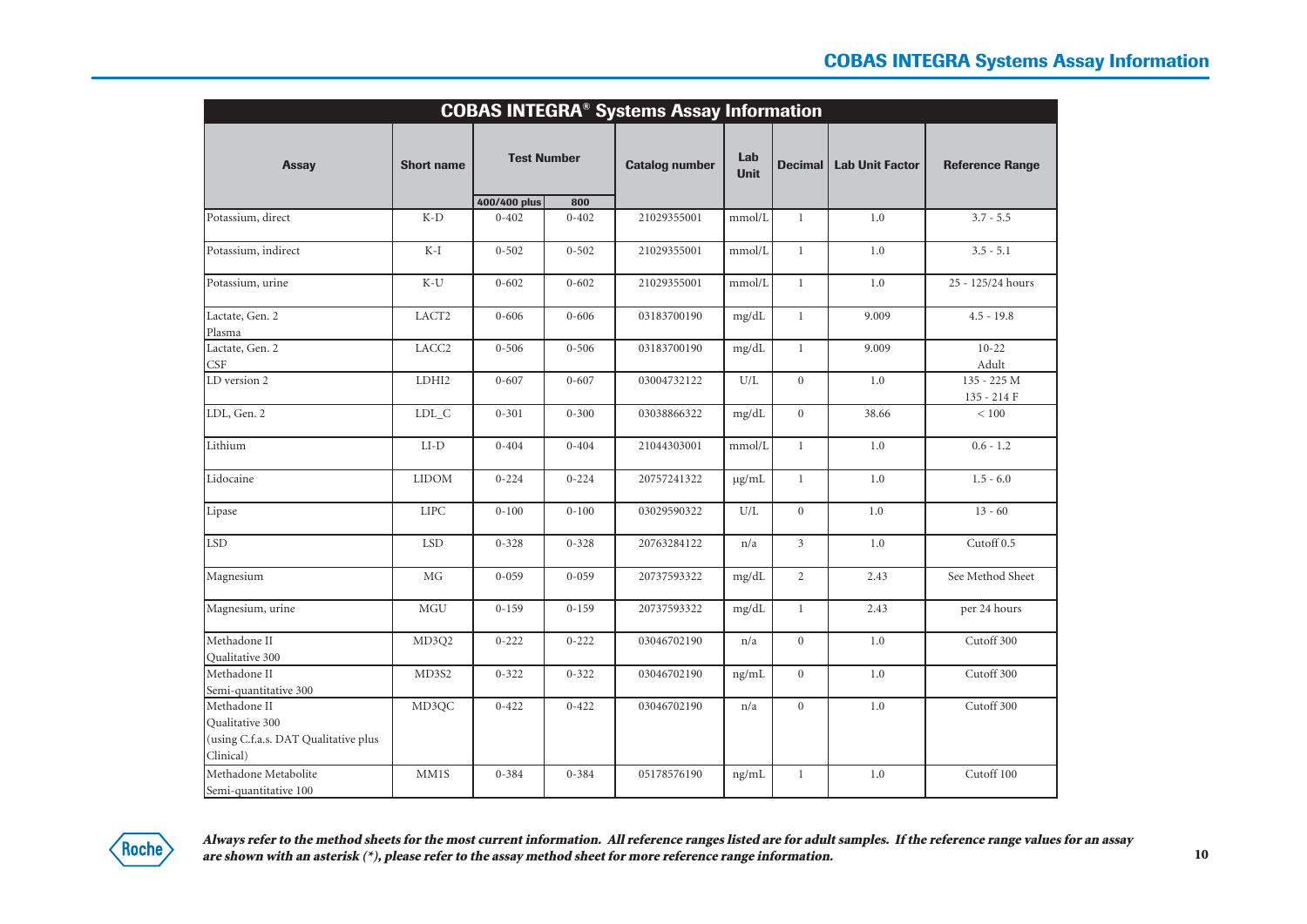| <b>COBAS INTEGRA® Systems Assay Information</b>                                      |                   |              |                                             |             |                    |                  |                        |                         |  |  |
|--------------------------------------------------------------------------------------|-------------------|--------------|---------------------------------------------|-------------|--------------------|------------------|------------------------|-------------------------|--|--|
| <b>Assay</b>                                                                         | <b>Short name</b> |              | <b>Test Number</b><br><b>Catalog number</b> |             | Lab<br><b>Unit</b> | Decimal          | <b>Lab Unit Factor</b> | <b>Reference Range</b>  |  |  |
|                                                                                      |                   | 400/400 plus | 800                                         |             |                    |                  |                        |                         |  |  |
| Methadone Metabolite<br>Semi-quantitative 300                                        | MM3S              | $0 - 385$    | $0 - 385$                                   | 05178576190 | ng/mL              | $\mathbf{1}$     | 1.0                    | Cutoff 300              |  |  |
| Methadone Metabolite<br>Qualitative 100                                              | MM1Q              | $0 - 382$    | $0 - 382$                                   | 05178576190 | n/a                | $\overline{0}$   | 1.0                    | Cutoff 100              |  |  |
| Methadone Metabolite<br>Qualitative 300                                              | MM <sub>3</sub> O | $0 - 383$    | $0 - 383$                                   | 05178576190 | n/a                | $\overline{0}$   | 1.0                    | Cutoff 300              |  |  |
| Methaqualone<br>Semi-quantitative 300                                                | <b>MTQLS</b>      | $0 - 633$    | $0 - 633$                                   | 20753610122 | ng/mL              | $\overline{0}$   | 1.0                    | Cutoff 300              |  |  |
| Methaqualone<br>Qualitative 300                                                      | <b>MTQQL</b>      | $0 - 133$    | $0 - 133$                                   | 20753610122 | n/a                | $\mathbf{0}$     | 1.0                    | Cutoff 300              |  |  |
| Methaqualone<br>Qualitative 300<br>(using C.f.a.s. DAT Qualitative plus<br>Clinical) | <b>MTQQC</b>      | $0 - 533$    | $0 - 533$                                   | 20753610122 | n/a                | $\overline{0}$   | 1.0                    | Cutoff 300              |  |  |
| Myoglobin Gen. 2                                                                     | MYO <sub>2</sub>  | $0 - 023$    | $0 - 023$                                   | 04580010190 | $\mu g/L$          | $\mathbf{0}$     | 1.0                    | 23 - 72 M<br>$19 - 51F$ |  |  |
| Na (Sodium), Direct                                                                  | $NA-D$            | $0 - 401$    | $0 - 401$                                   | 21029371001 | mmol/L             | $\theta$         | 1.0                    | $146 - 157$             |  |  |
| Na (Sodium), Indirect                                                                | $NA-I$            | $0 - 501$    | $0 - 501$                                   | 21029371001 | mmol/L             | $\overline{0}$   | 1.0                    | $136 - 145$             |  |  |
| Na (Sodium), Urine                                                                   | $NA-U$            | $0 - 601$    | $0 - 601$                                   | 21029371001 | mmol/L             | $\overline{0}$   | 1.0                    | per 24 hours            |  |  |
| N-Acetyl-Procainamide                                                                | <b>NAPAM</b>      | $0 - 285$    | $0 - 285$                                   | 20737852322 | $\mu$ g/mL         | $\mathbf{1}$     | 1.0                    | $10 - 30$               |  |  |
| Opiates<br>Qualitative 2000                                                          | OP2QL             | $0 - 410$    | $0 - 410$                                   | 20767158122 | n/a                | $\mathbf{0}$     | 1.0                    | Cutoff 2000             |  |  |
| Opiates<br>Semi-quantitative 2000                                                    | OPI2S             | $0 - 409$    | $0 - 409$                                   | 20767158122 | ng/mL              | $\boldsymbol{0}$ | 1.0                    | Cutoff 2000             |  |  |
| Opiates<br>Qualitative 300                                                           | OPI3Q             | $0 - 408$    | $0 - 408$                                   | 20767158122 | n/a                | $\overline{0}$   | 1.0                    | Cutoff 300              |  |  |
| Opiates<br>Qualitative 300<br>(using C.f.a.s. DAT Qualitative plus<br>Clinical)      | OP3QC             | $0 - 526$    | $0 - 526$                                   | 20767158122 | n/a                | $\overline{0}$   | 1.0                    | Cutoff 300              |  |  |

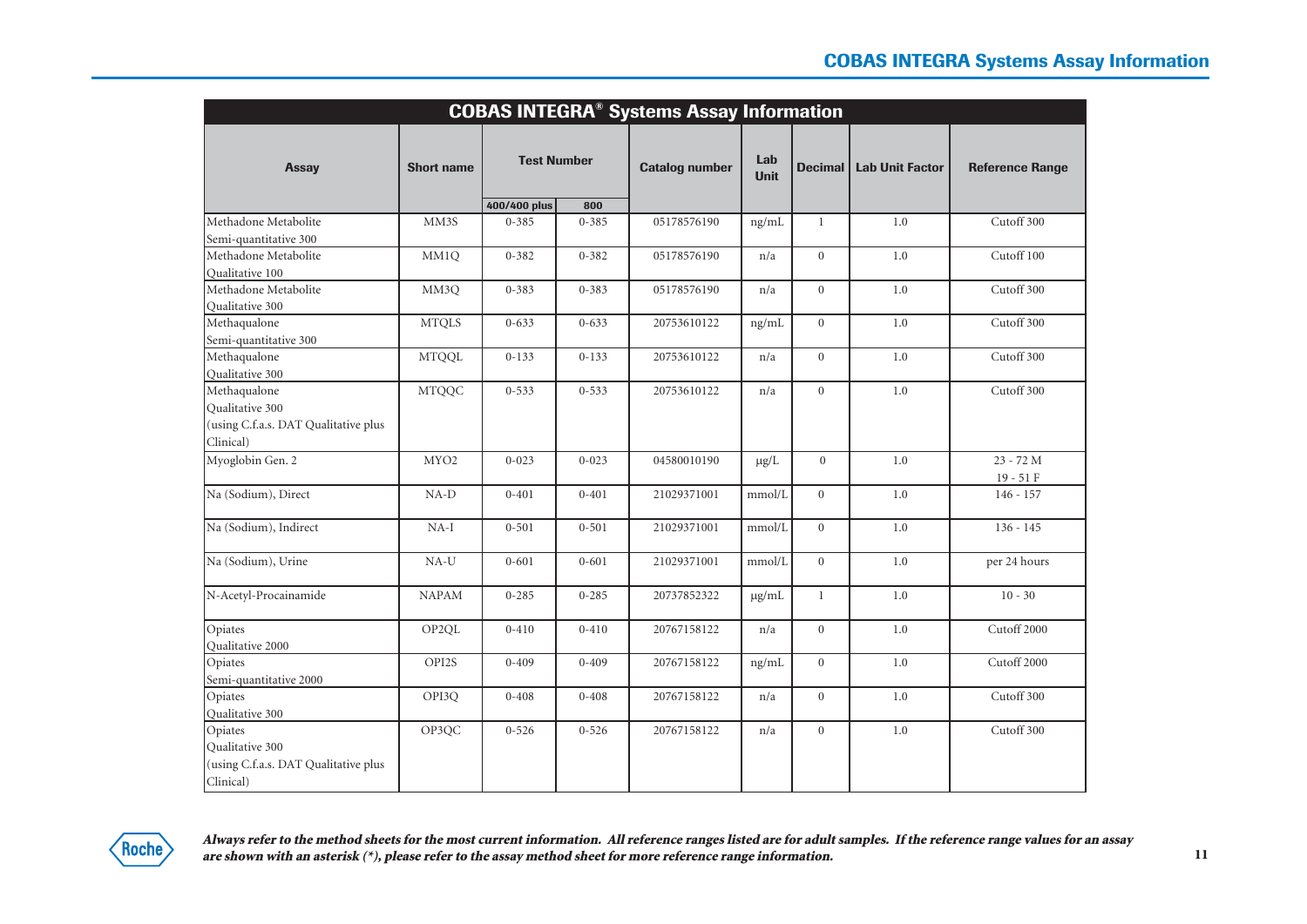|                                                | <b>COBAS INTEGRA® Systems Assay Information</b> |                    |           |                       |                    |                  |                        |                        |  |  |  |
|------------------------------------------------|-------------------------------------------------|--------------------|-----------|-----------------------|--------------------|------------------|------------------------|------------------------|--|--|--|
| Assay                                          | <b>Short name</b>                               | <b>Test Number</b> |           | <b>Catalog number</b> | Lab<br><b>Unit</b> | <b>Decimal</b>   | <b>Lab Unit Factor</b> | <b>Reference Range</b> |  |  |  |
|                                                | OXY3S                                           | 400/400 plus       | 800       |                       |                    | $\mathbf{1}$     | 1.0                    | Cutoff 300             |  |  |  |
| Oxycodone<br>Semi-quantiative 300              |                                                 | $0 - 310$          | $0 - 310$ | 05179459190           | ng/mL              |                  |                        |                        |  |  |  |
| Oxycodone                                      | OXY1Q                                           | $0 - 307$          | $0 - 307$ | 05179459190           | n/a                | $\Omega$         | 1.0                    | Cutoff 100             |  |  |  |
| Qualitative 100                                |                                                 |                    |           |                       |                    |                  |                        |                        |  |  |  |
| Oxycodone                                      | OXY3Q                                           | $0 - 308$          | $0 - 308$ | 05179459190           | n/a                | $\boldsymbol{0}$ | 1.0                    | Cutoff 300             |  |  |  |
| Qualitative 300                                |                                                 |                    |           |                       |                    |                  |                        |                        |  |  |  |
| Phencyclidine                                  | PCPQL                                           | $0 - 610$          | $0 - 610$ | 20738042122           | n/a                | $\mathbf{0}$     | 1.0                    | Cutoff <sub>25</sub>   |  |  |  |
| Qualitative 25                                 |                                                 |                    |           |                       |                    |                  |                        |                        |  |  |  |
| Phencyclidine                                  | <b>PCPS</b>                                     | $0 - 510$          | $0 - 510$ | 20738042122           | ng/mL              | $\mathbf{0}$     | 1.0                    | Cutoff <sub>25</sub>   |  |  |  |
| Semi-quantitative 25                           |                                                 |                    |           |                       |                    |                  |                        |                        |  |  |  |
| Phencyclidine                                  | <b>PCPQC</b>                                    | $0 - 110$          | $0 - 110$ | 20738042122           | n/a                | $\mathbf{0}$     | 1.0                    | Cutoff <sub>25</sub>   |  |  |  |
| Qualitative 25                                 |                                                 |                    |           |                       |                    |                  |                        |                        |  |  |  |
| (using C.f.a.s. DAT Qualitative plus           |                                                 |                    |           |                       |                    |                  |                        |                        |  |  |  |
| Clinical)                                      |                                                 |                    |           |                       |                    |                  |                        |                        |  |  |  |
| Phenobarbital                                  | <b>PHNOM</b>                                    | $0 - 286$          | $0 - 286$ | 20737860322           | $\mu$ g/mL         | $\mathbf{0}$     | 1.0                    | $10 - 30$              |  |  |  |
| Phenytoin                                      | <b>PHNYM</b>                                    | $0 - 887$          | $0 - 887$ | 20737879322           | $\mu$ g/mL         | $\mathbf{0}$     | 1.0                    | $10 - 20$              |  |  |  |
| Phosphate (Inorganic) ver.2                    | PHOS2                                           | $0 - 614$          | $0 - 614$ | 03183793122           | mg/dL              | $\mathbf{1}$     | 3.10                   | 2.5 - 4.5 adults       |  |  |  |
| (serum, plasma)<br>Phosphate (Inorganic) ver.2 | PHOU2                                           |                    |           |                       |                    |                  |                        |                        |  |  |  |
| (urine)                                        |                                                 | $0 - 514$          | $0 - 514$ | 03183793122           | mg/dL              | $\mathbf{1}$     | 3.10                   | 0.4-1.3 g/d per 24h    |  |  |  |
| Propoxyphene                                   | PPXQL                                           | $0 - 608$          | $0 - 608$ | 20753602122           | n/a                | $\Omega$         | 1.0                    | Cutoff 300             |  |  |  |
| Qualitative 300                                |                                                 |                    |           |                       |                    |                  |                        |                        |  |  |  |
| Propoxyphene                                   | <b>PPXS</b>                                     | $0 - 508$          | $0 - 508$ | 20753602122           | ng/mL              | $\Omega$         | 1.0                    | Cutoff 300             |  |  |  |
| Semi-quantitative 300                          |                                                 |                    |           |                       |                    |                  |                        |                        |  |  |  |
| Propoxyphene                                   | PPXQC                                           | $0 - 361$          | $0 - 361$ | 20753602122           | n/a                | $\mathbf{0}$     | 1.0                    | Cutoff 300             |  |  |  |
| Qualitative 300                                |                                                 |                    |           |                       |                    |                  |                        |                        |  |  |  |
| (using C.f.a.s. DAT Qualitative plus           |                                                 |                    |           |                       |                    |                  |                        |                        |  |  |  |
| Clinical)                                      |                                                 |                    |           |                       |                    |                  |                        |                        |  |  |  |
| Prealbumin                                     | PREA3                                           | $0 - 665$          | $0 - 665$ | 20764655322           | mg/dL              | $\mathbf{0}$     | 100                    | $20 - 40$              |  |  |  |
| Application for C.f.a.s. PAC                   |                                                 |                    |           |                       |                    |                  |                        |                        |  |  |  |
| Primidone                                      | <b>PRIMM</b>                                    | $0 - 288$          | $0 - 288$ | 20737887322           | $\mu$ g/mL         | $\mathbf{0}$     | 1.0                    | $5 - 12$               |  |  |  |
| Procainamide                                   | <b>PROCM</b>                                    | $0 - 289$          | $0 - 289$ | 20737895322           | $\mu$ g/mL         | $\Omega$         | 1.0                    | $4 - 10$               |  |  |  |

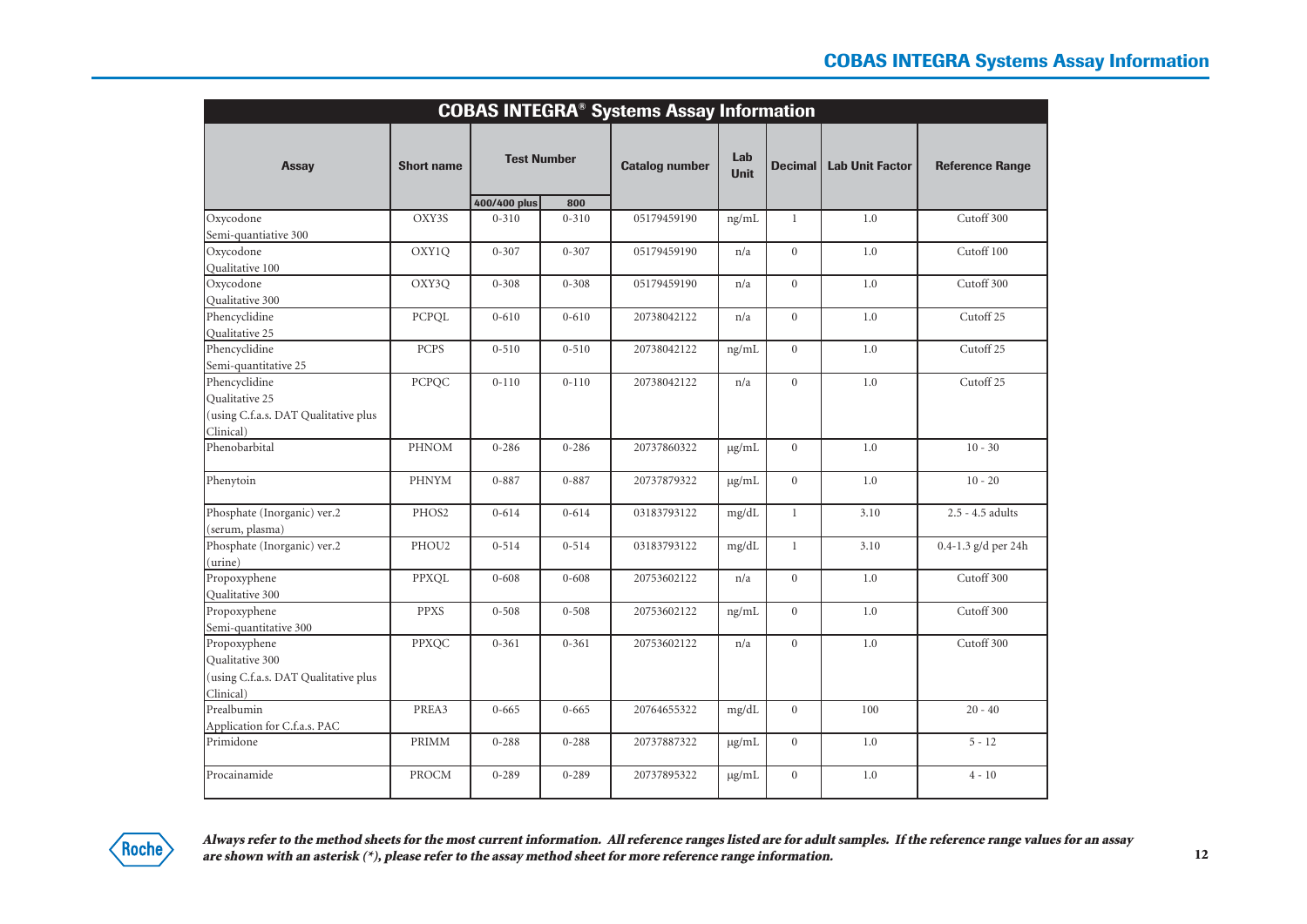|                                    | <b>COBAS INTEGRA® Systems Assay Information</b> |                    |           |                       |                    |                |                        |                                   |  |  |  |  |
|------------------------------------|-------------------------------------------------|--------------------|-----------|-----------------------|--------------------|----------------|------------------------|-----------------------------------|--|--|--|--|
| <b>Assay</b>                       | <b>Short name</b>                               | <b>Test Number</b> |           | <b>Catalog number</b> | Lab<br><b>Unit</b> | <b>Decimal</b> | <b>Lab Unit Factor</b> | <b>Reference Range</b>            |  |  |  |  |
|                                    |                                                 | 400/400 plus       | 800       |                       |                    |                |                        |                                   |  |  |  |  |
| Rheumatoid factors II              | $RF-II$                                         | $0 - 757$          | $0 - 757$ | 20764574322           | IU/mL              | $\overline{0}$ | 1.0                    | $0 - 14$                          |  |  |  |  |
| Salicylate                         | SALI                                            | $0 - 158$          | $0 - 158$ | 20753580322           | mg/dL              | $\mathbf{1}$   | 0.1                    | $3 - 10$                          |  |  |  |  |
| Soluble Transferrin Receptor       | <b>STFR</b>                                     | $0 - 145$          | $0 - 145$ | 20763454122           | mg/L               | $\mathbf{1}$   | 1.0                    | $2.2 - 5.0 M$<br>$1.9 - 4.4 F$    |  |  |  |  |
| Total T4 (Thyroxine)               | T <sub>4</sub>                                  | $0 - 900$          | $0 - 900$ | 20739006322           | $\mu$ g/dL         | $\overline{0}$ | 1.0                    | $4 - 12$                          |  |  |  |  |
| Theophylline                       | <b>THEOM</b>                                    | $0 - 391$          | $0 - 391$ | 20737917322           | $\mu$ g/mL         | $\overline{0}$ | 1.0                    | $10 - 20$                         |  |  |  |  |
| Tobramycin                         | <b>TOBRM</b>                                    | $0 - 292$          | $0 - 292$ | 20737925322           | $\mu$ g/mL         | $\mathbf{1}$   | 1.0                    | $6 - 10$ Peak<br>0.5 - 2.0 Trough |  |  |  |  |
| Total Mycophenolic Acid            | <b>TMPA</b>                                     | $0 - 623$          | $0 - 623$ | 04357213190           | $\mu$ g/mL         | $\overline{2}$ | 1.0                    | Varies - See Method Sheet         |  |  |  |  |
| Total Protein Gen.2                | TP <sub>2</sub>                                 | $0 - 027$          | $0 - 027$ | 03183734190           | g/dL               | $\mathbf{1}$   | 0.1                    | $6.6 - 8.7$                       |  |  |  |  |
| Total Protein, Gen. 3 - Urine      | <b>TPUUS</b>                                    | $0 - 197$          | $0 - 197$ | 03333825190           | mg/dL              | $\overline{0}$ | 0.1                    | per 24 hours                      |  |  |  |  |
| Total Protein, Gen. 3 - CSF        | <b>TPCUS</b>                                    | $0 - 198$          | $0 - 198$ | 03333825190           | mg/dL              | $\overline{0}$ | 0.1                    | $15 - 45$                         |  |  |  |  |
| Triglycerides                      | TRIGL                                           | $0 - 010$          | $0 - 010$ | 20767107322           | mg/dL              | $\overline{0}$ | 88.5                   | $0 - 200$                         |  |  |  |  |
| Transferrin ver.2<br>Tina-Quant    | TRSF2                                           | $0 - 567$          | $0 - 567$ | 03015050322           | mg/dL              | $\overline{0}$ | 100                    | $200 - 360$                       |  |  |  |  |
| T-Uptake                           | T-UP                                            | $0 - 901$          | $0 - 901$ | 20739014322           | Unit               | $\overline{2}$ | 1.0                    | user defined                      |  |  |  |  |
| Uric Acid ver.2<br>(serum, plasma) | UA <sub>2</sub>                                 | $0 - 615$          | $0 - 615$ | 03183807190           | mg/dL              | $\mathbf{1}$   | 0.0168                 | $3.4 - 7.0 M$<br>$2.4 - 5.7 F$    |  |  |  |  |
| Uric Acid ver.2<br>(urine)         | UAU2                                            | $0 - 515$          | $0 - 515$ | 03183807190           | mg/dL              | $\theta$       | 0.0168                 | 200-1000 mg/day                   |  |  |  |  |
| Unsaturated Iron-Binding Capacity  | <b>UIBC</b>                                     | $0 - 463$          | $0 - 063$ | 04536355190           | $\mu$ g/dL         | $\overline{0}$ | 5.59                   | $112 - 346$                       |  |  |  |  |
| Urea/BUN<br>(serum, plasma)        | UREL                                            | $0 - 003$          | $0 - 003$ | 04460715190           | mg/dL              | $\overline{0}$ | 2.801                  | $6 - 20$ adults                   |  |  |  |  |